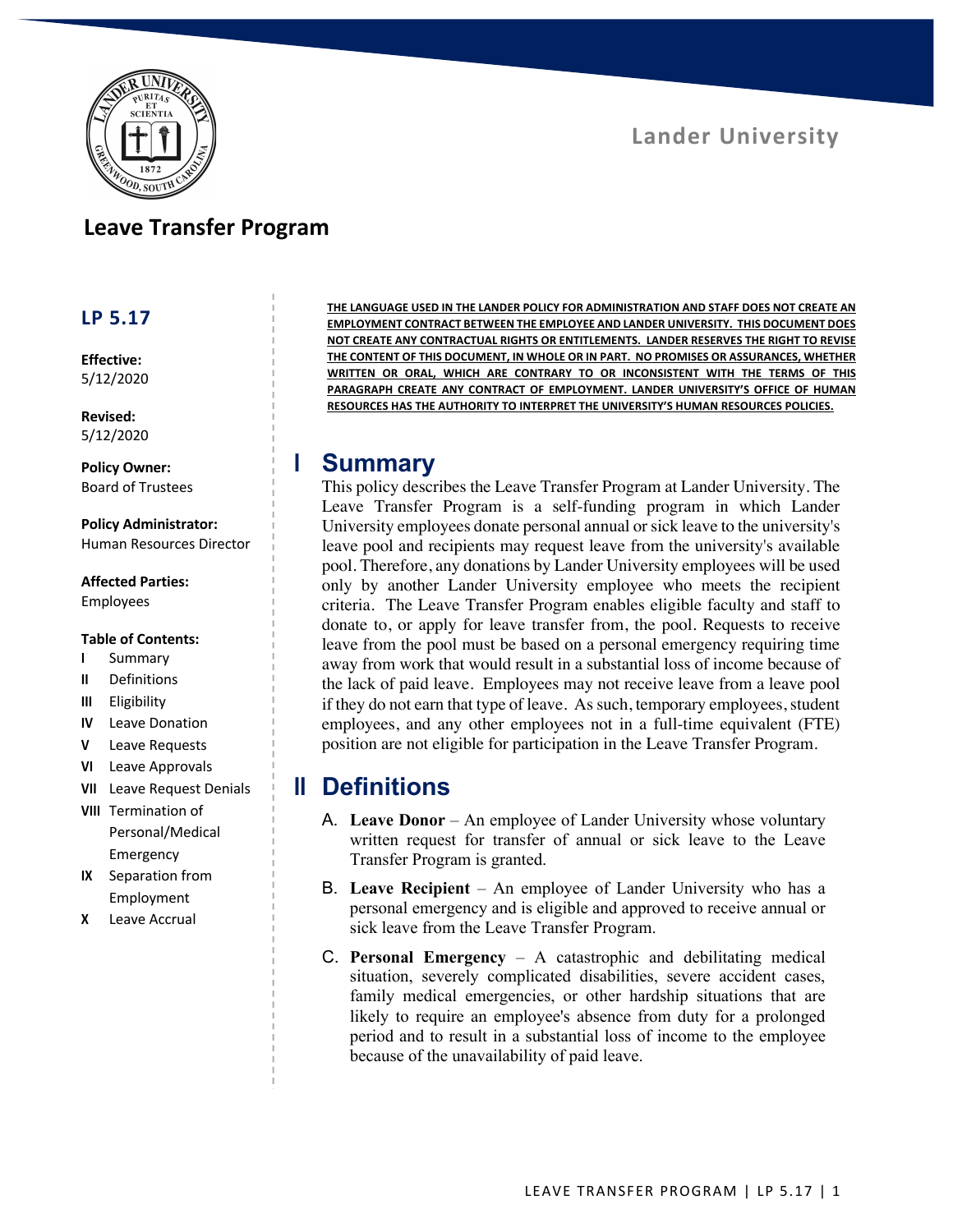**Lander University**



### **Leave Transfer Program**

### **III Eligibility**

- A. Leave may be requested from the leave pool with the following minimum conditions:
	- 1. Be a current employee with Lander University;
	- 2. Be able to earn the type of leave being requested;
	- 3. Show justifiable cause for the leave;
	- 4. Have an abuse-free leave record;
	- 5. Be in a leave without pay status for a minimum of thirty (30) workdays or have medical documentation demonstrating that he or she will be in a leave without pay status for thirty (30) workdays.
- B. Employees who occupy FTE positions (including probationary employees) are eligible to receive and donate leave to the Leave Transfer Program. Employees in temporary, grant-funded, and timelimited positions who accrue leave at the same rate as an FTE employee may donate and receive leave if all other eligibility requirements are met.
- C. Employees receiving Workers' Compensation benefits or who qualify for another program (e.g., Long Term Disability or Disability Retirement) are not eligible to participate in the Leave Transfer Program. Employees who become eligible for other paid benefits for periods of absence from work will generally be considered ineligible for transfers. Examples of other paid benefits include but are not limited to Workers' Compensation, Long Term Disability, and Disability Retirement benefits.

## **IV Leave Donation**

- A. An employee donating sick or annual leave to the Leave Transfer Program must do so prior to the end of the calendar year. The donation is documented by completing the Leave Transfer Program Donation Request Form and returning it to the Office of Human Resources.
- B. An employee may not donate more than one-half of the sick or annual leave he or she earns within a calendar year to the appropriate leave pool. However, an employee who donates sick leave must retain a minimum of 15 days sick leave.
- C. Once leave is transferred to a leave pool, the leave cannot be returned to the donor.
- D. Section 117.137 of the 2016-2017 Appropriation Act allows a state employee to make a written request to donate sick and/or annual leave directly to another state employee in the event of a medical emergency, subject to the approval of the President. Leave transferred directly from one employee to another may only occur within the university.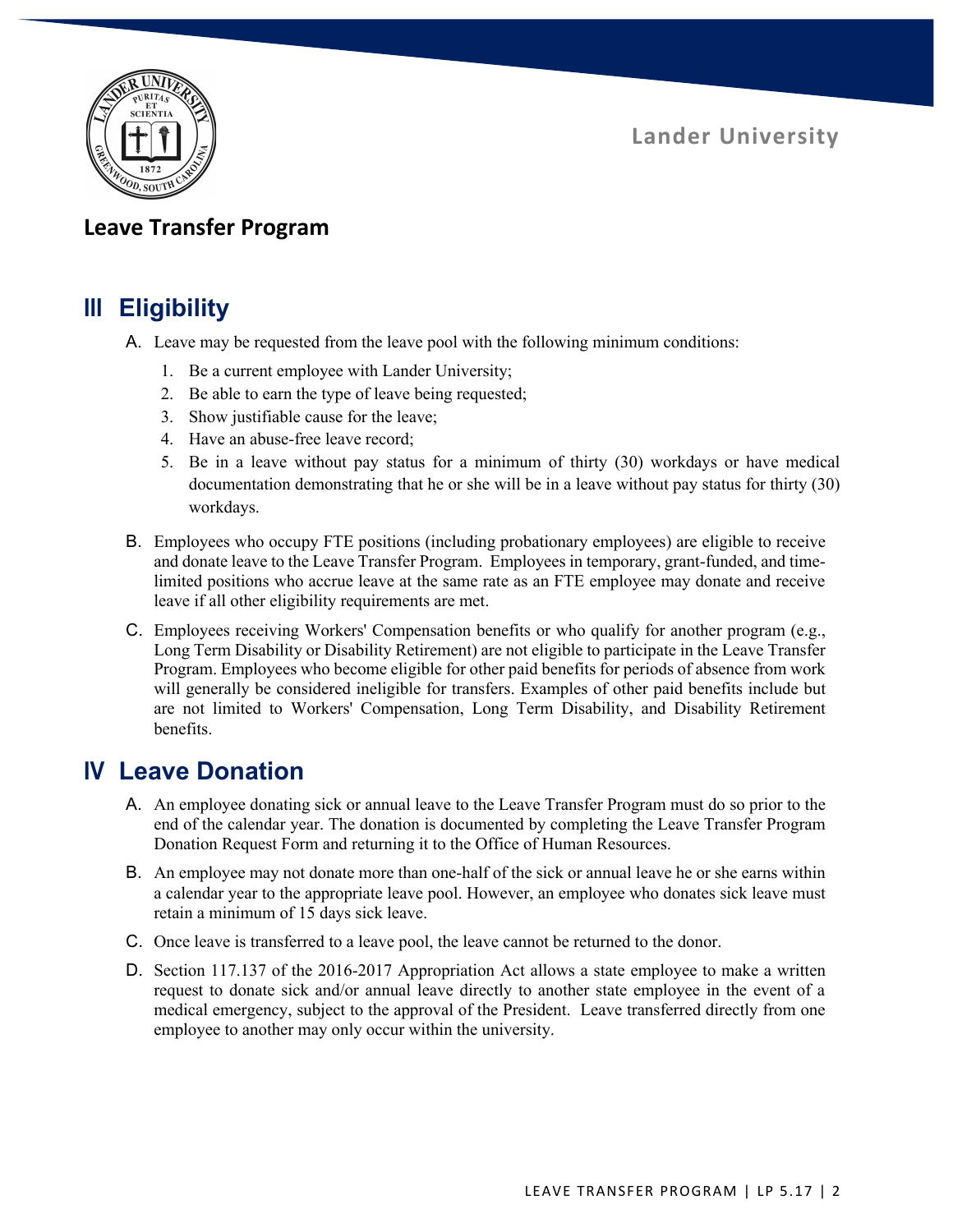**Lander University**



### **Leave Transfer Program**

# **V Leave Requests**

- A. An employee with a personal emergency may request leave from the sick or annual leave pool by completing and submitting the following:
	- 1. The Leave Transfer Pool Recipient Request Form; and
	- 2. A doctor's statement regarding the approximate length of the personal emergency; and
	- 3. A written request for leave transfer.
- B. Generally, a prolonged period of time is a minimum of thirty (30) working days. To meet this requirement, an employee must have been in leave without pay status for at least thirty (30) working days or provide documentation that indicates that a medical emergency will result in an employee being in leave without pay for thirty (30) working days.
- C. If the personal emergency extends beyond thirty (30) working days, additional requests for leave may be made unless the employee becomes eligible for other benefits.
- D. An employee must have used all earned sick and/or annual leave (as appropriate) before using approved transferred leave.
- E. Leave requests for maternity reasons may be approved if the reasons constitute a personal emergency. For example, expectant mothers who are required by a physician to be on bed rest for a period of at least thirty (30) workdays before delivery could qualify for leave from the leave transfer pool. However, eligibility would end upon the birth of the child unless a catastrophic, debilitating, or life-threatening situation arose for the employee or the child as a result of the birth.
- F. Generally, routine or scheduled surgery is not a basis for approval of sick leave transfer. However, exceptions may be made based upon hardship or other extenuating circumstances.
- G. Leave received from the leave transfer pool will run concurrently with benefits under the Family Medical Leave Act (FMLA).
- H. Leave transferred under Section 117.137 of the 2016-2017 Appropriation Act is limited to a medical emergency, defined under IRS Revenue Ruling 90-29 as a medical condition of the employee or a family member that will require the prolonged absence of the employee from duty and will result in a substantial loss of income to the employee because the employee will have exhausted all paid leave available apart from the leave-sharing plan.

## **VI Leave Approvals**

- A. In accordance with established guidelines, requests for leave from the sick and annual leave pools are approved by the President (or designee).
- B. Generally, approval of annual leave from the transfer pool is based on the need for the employee to care for a member of his or her immediate family who has a personal emergency that requires